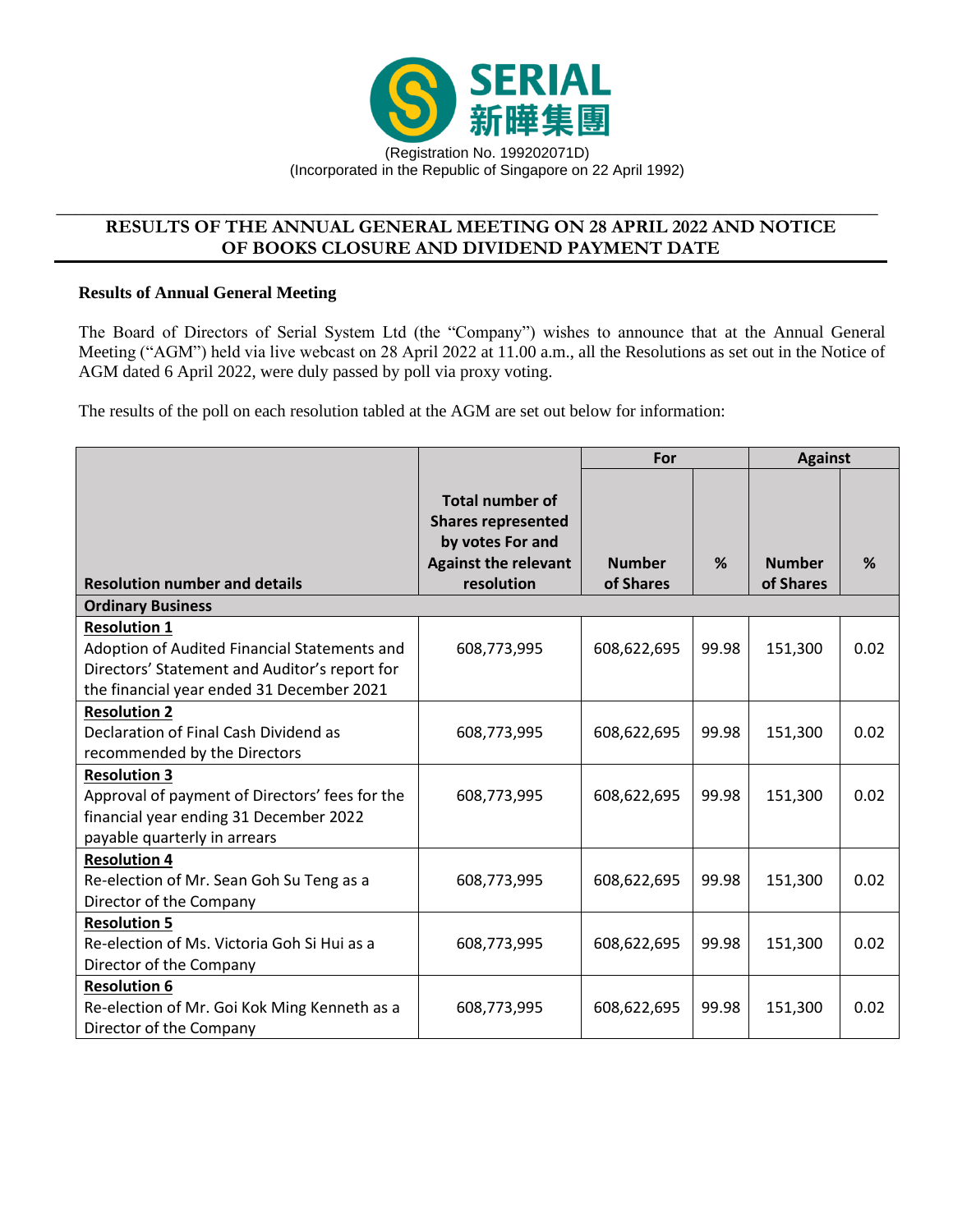|                                                                                                                                                                  |                                                                                                                         | For                        |       | <b>Against</b>             |       |  |  |
|------------------------------------------------------------------------------------------------------------------------------------------------------------------|-------------------------------------------------------------------------------------------------------------------------|----------------------------|-------|----------------------------|-------|--|--|
| <b>Resolution number and details</b>                                                                                                                             | <b>Total number of</b><br><b>Shares</b><br>represented by<br>votes For and<br><b>Against the</b><br>relevant resolution | <b>Number</b><br>of shares | %     | <b>Number</b><br>of shares | %     |  |  |
| <b>Resolution 7</b>                                                                                                                                              |                                                                                                                         |                            |       |                            |       |  |  |
| Re-election of Mr. Ravindran s/o Ramasamy<br>as a Director of the Company                                                                                        | 608,773,995                                                                                                             | 608,622,695                | 99.98 | 151,300                    | 0.02  |  |  |
| <b>Resolution 8</b><br>Re-appointment of Moore Stephens LLP as<br>Auditors and authorisation for the Directors<br>to fix their remuneration                      | 608,773,995                                                                                                             | 608,622,695                | 99.98 | 151,300                    | 0.02  |  |  |
| <b>Special Business</b>                                                                                                                                          |                                                                                                                         |                            |       |                            |       |  |  |
| <b>Resolution 9</b><br>Approval of Share Issue Mandate                                                                                                           | 460,024,257                                                                                                             | 459,872,957                | 99.97 | 151,300                    | 0.03  |  |  |
| <b>Resolution 10</b><br>Authority to offer and grant Share Options<br>and to allot and issue Shares under the Serial<br>System Employee Share Option Scheme 2014 | 608,773,995                                                                                                             | 459,872,957                | 75.54 | 148,901,038                | 24.46 |  |  |
| <b>Resolution 11</b><br>Approval of renewal of the Share Buyback<br>Mandate                                                                                      | 242,673,725                                                                                                             | 242,522,425                | 99.94 | 151,300                    | 0.06  |  |  |

# **Details of parties who are required to abstain from voting on any resolution(s)**

| <b>Name</b>                                                                  | <b>Total number of Shares</b><br>held (directly and/or<br>Indirectly) | <b>Resolution number</b> |
|------------------------------------------------------------------------------|-----------------------------------------------------------------------|--------------------------|
| Derek Goh Bak Heng, Victoria Goh Si Hui and Guidote<br>Magno Miguel Baskinas | 366,100,270                                                           | 11                       |

# **Appointed scrutineer**

FINOVA BPO Pte. Ltd. was appointed as the scrutineer for the poll.

## **Re-appointment of Director to the Audit Committee**

Mr. Ravindran s/o Ramasamy, who was re-elected as a Director of the Company, remain as a Chairman of the Remuneration Committee and member of the Audit and Nominating Committees and is considered by the Board to be an Independent Director for the purpose of Rule 704(8) of the Listing Manual of the SGX-ST.